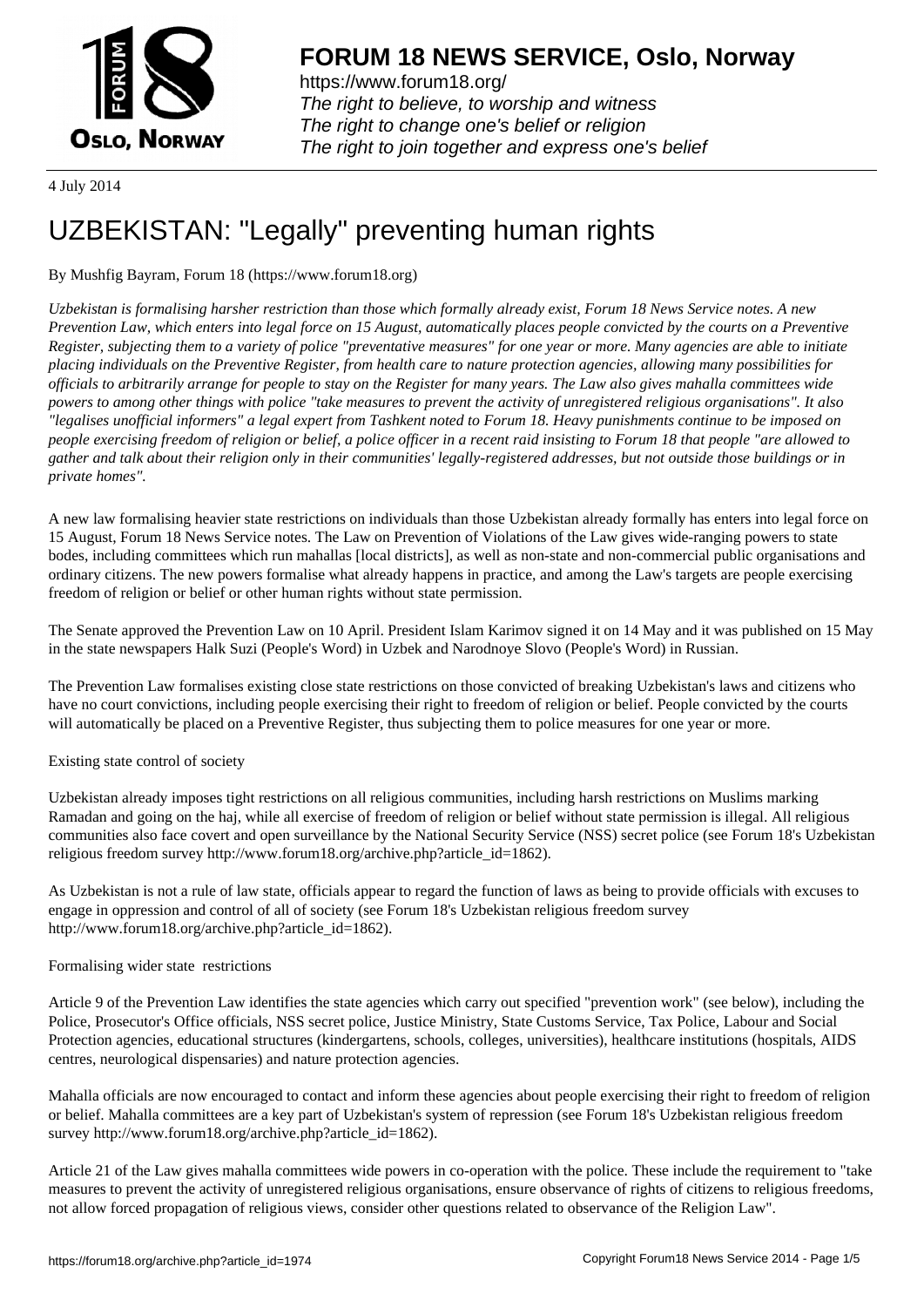The Religion Law bans all exercise of freedom of religion or belief without state permission – including sharing beliefs and the production and distribution of uncensored religious literature and other materials.

Under the Prevention Law, mahalla committees are now formally required to enforce this – which they have already done for years – by ensuring that no one within their territory exercises any freedom of religion or belief (except for individuals praying on their own in private) outside the state-registered place of worship of a state-registered religious community.

"Legalises unofficial informers"

Under the Prevention Law, non-commercial organisations and citizens may help prevent violations of Uzbekistan's laws by helping official agencies. This "legalises unofficial informers" from mahalla committees or among the population, an independent legal expert from Tashkent, who asked not to be named for fear of state reprisals, told Forum 18 on 17 June.

The NSS secret police already recruits informers and spies, including among religious leaders (see Forum 18's Uzbekistan religious freedom survey http://www.forum18.org/archive.php?article\_id=1862).

"Prevention measures"

Article 29 of the Prevention Law specifies the types of "prevention measures" used against individuals, including: prophylactic talk; official warning; "social rehabilitation"; placing on the Preventive Register created under the Law; referral for compulsory treatment; administrative supervision; and "other measures in accordance with the Law".

Under Article 31 individuals are required to sign any written warning they are given. If the individual refuses to sign, this is also noted. The official issuing the warning can also inform the individual's employer (if they are working), their educational establishment (if they are studying), and the mahalla committee where they live.

Article 34 states that those on the Preventive Register are subjected to a range of preventive measures from the police aimed at "correcting them and warning against the conducting of repeat offences". Those subjected to the Preventive Register include former prisoners, as well as those convicted of a wide range of administrative offences.

These include Articles of the Code of Administrative Offences used to punish people exercising their right to freedom of religion or belief, including: Article 184-2 ("Illegal production, storage, or import into Uzbekistan, with the intent to distribute or actual distribution, of religious materials by physical persons"); Article 184-3 ("Production, storage or distribution of works promoting national, ethnic, racial or religious hatred"); Article 240 ("Violation of the Religion Law"); and Article 241 ("Teaching religious beliefs without specialised religious education and without permission from the central organ of a [registered] religious organisation, as well as teaching religious beliefs privately").

If an individual has been punished for more than one separate crime or offence, they are listed on the Preventive Register separately for each reason.

The Prevention Law's Article 38 allows the term of prophylactic registration, which runs for one year from the moment of registration, to be extended if new reasons are found by officials.

How will Prevention Law be implemented?

Based on what is known of the existing treatment of people punished for exercising freedom of religion or belief, the legal expert outlined to Forum 18 how the Prevention Law will be implemented. The Law itself appears to formalise existing official practices.

People punished for exercising freedom of religion or belief "will be taken to the local police chief, and then the Prosecutor's Office, where they will be given official warnings," the legal expert stated. "The employer will be officially informed of the warning, and asked to record all violations of work discipline and 'other activity' and inform police. Many employers have fired employees who have been given official warnings."

The legal expert added that "If the control of persons on the Preventative Register is done by district police it may be harsh. But if control is under local police it will not be as strict, as they are usually very busy."

Police and other officials are even more likely than before to demand that local mahalla committees discuss and take measures against individuals exercising freedom of religion or belief, the legal expert thought. "Then officials will artificially create an intolerant atmosphere against such people where they live."

- Increased visa exit visa problems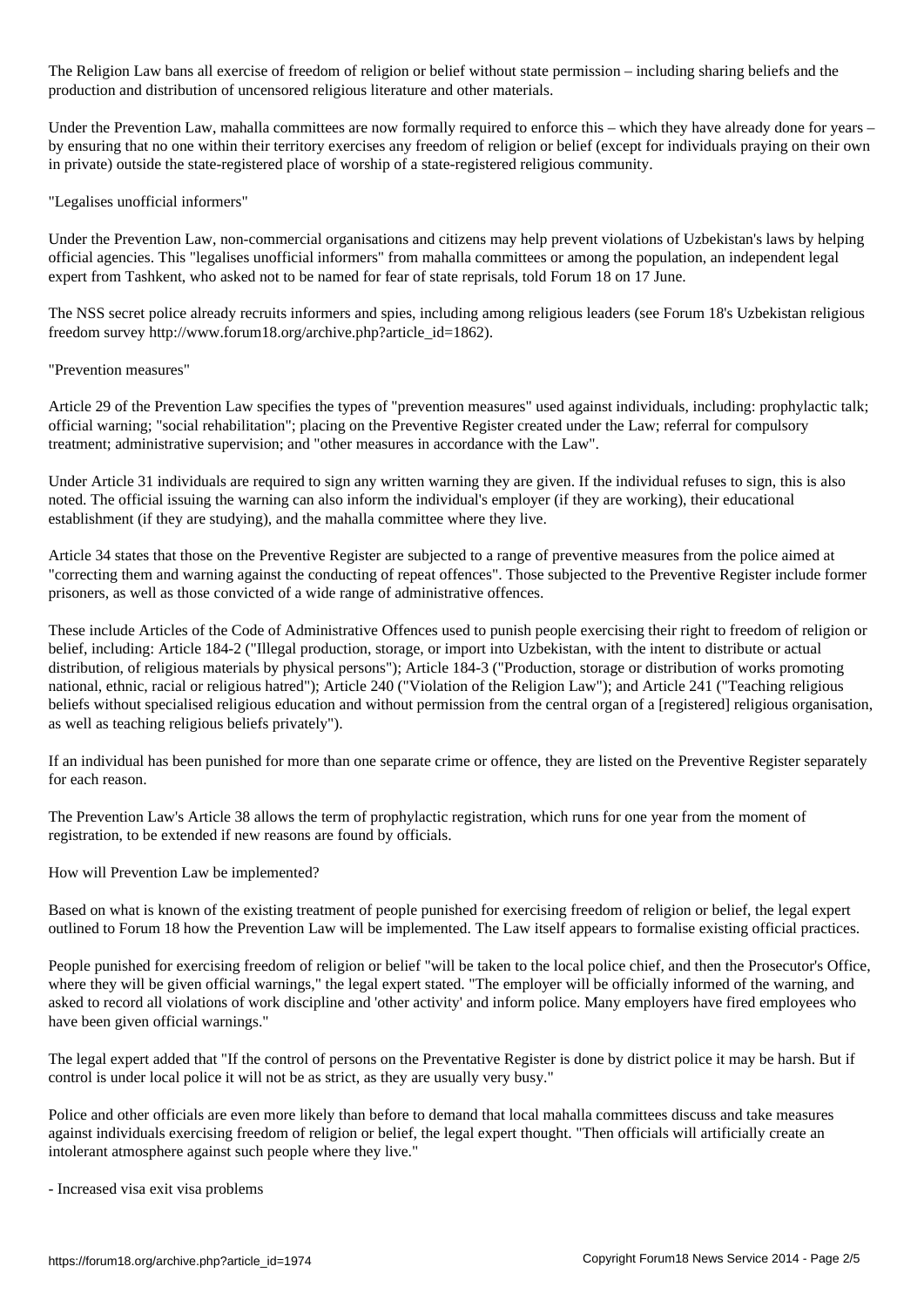country. The NSS secret police already maintains an exit ban list – for example of human rights defenders – who may not be allowed to travel (see Forum 18's Uzbekistan religious freedom survey http://www.forum18.org/archive.php?article\_id=1862).

"The police will send information to the Visa Department to check whether or not the individual is on the Preventive Register before putting the departure visa sticker in their passport," the legal expert told Forum 18. The police would also be able to make life more difficult for those seeking to change their registered address.

- Increased restrictions and punishments

Restrictions and punishments could escalate if an individual fails to obey any new restrictions. "The police will take fingerprints, photograph and video-footage of the registered persons," the legal expert stated. "They will be asked to sign a statement that they must report to a police station twice a month. If they fail to do so, they will be given a further administrative punishment for not following police orders."

- Increased state surveillance

Being on the Preventive Register could cause increased state surveillance of an individual's relatives. "Police will demand that persons provide a copy of their house registry book to investigate to see if other persons residing in the same house have previous convictions or other problems with the authorities," the legal expert told Forum 18. "The police will also compile a list of their close relatives residing in other locations to see if they have problems with the authorities. They will also inform the police in those locations to keep the relatives under surveillance."

Police stations are known to already have displays of photographs of those the police should pay close attention to, including convicted criminals such as drug-dealers - but also including people convicted or suspected of exercising their right to freedom of religion or belief.

- Increased vulnerability

As many agencies are able to initiate placing individuals on the Preventive Register, from health care agencies to nature protection agencies, there are many possibilities for officials to arbitrarily arrange for people to stay on the Register for many years.

The legal expert noted that one particularly vulnerable group is people recovering from drug or alcohol addiction under care from health care agencies, who also find help in following a religion or belief. Such people are particularly vulnerable to being harassed by police and other officials using the Prevention Law as an excuse.

### Victims

Uzbekistan continues to punish people for exercising their right to freedom of religion or belief. Such cases, which will from 15 August be formally also subject to the Prevention Law, are highly likely to continue.

In Samarkand [Samarqand] on 24 April at 1.30 pm ten officials from the NSS secret police and the ordinary police – including from the police Struggle with Extremism and Terrorism Department - guided by a local police officer named Aziz (last name not known) broke into Galina Sirotina's private home. She was meeting with fellow members of the city's registered Presbyterian Church, local Christians who wished to remain anonymous for fear of state reprisals told Forum 18 on 25 June.

The officials confiscated personal Bibles, New Testaments and mobiles phones from Sirotina, Ella Tsoy, as well as Fatima and Fiala Kim. They claimed that they were confiscating the phones as "the Bible's text was recorded on the phones". The authorities have also been targeting the mobile phones of known devout Muslims. For example, in April Zoirjon Mirzayev was given a five year jail term for having recordings of Islamic sermons on his mobile (see F18News 2 May 2014 http://www.forum18.org/archive.php?article\_id=1954).

The police who raided Sirotina's home then went to the Kims' home and confiscated their remaining six Russian-language Christian books and a song book, all of which were legally bought from the Bible Society in the capital Tashkent. Even such legally-books are routinely confiscated during police raids (se eg. F18News 6 February 2014 http://www.forum18.org/archive.php?article\_id=1925).

Judge Bahodyr Alikulov of Samarkand City Criminal Court imposed large fines on the Presbyterians on 18 June.

Fatima Kim and Galina Sirotina were each fined 50 times the minimum monthly salary or 4,805,250 Soms (about 12,500 Norwegian Kroner, 1,500 Euros, or 2,100 US Dollars at the inflated official exchange rate). The two were fined under Administrative Code Articles 184-2 ("Illegal production, storage, or import into Uzbekistan, with the intent to distribute or actual distribution, of religious materials by physical persons"), 240 ("Violation of the Religion Law"), and 241 ("Teaching religious beliefs without specialised religious education and without permission from the central organ of a [registered] religious organisation, as well as teaching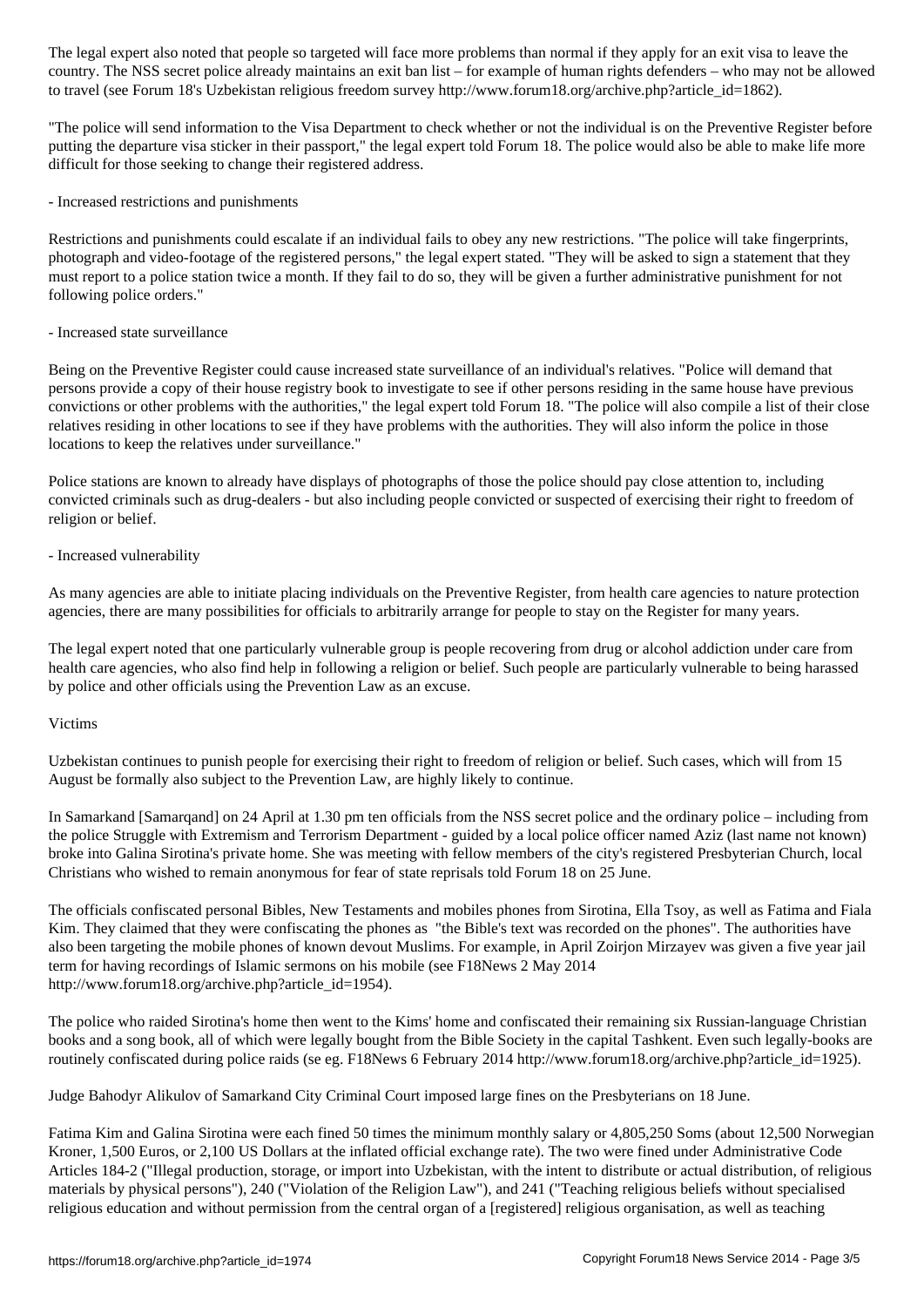Fiala Kim, Lyubov Fomina, Yelena Pavlenko and Tsoy were all fined 20 times the minimum monthly salary or 1,922,100 Soms each (about 5,200 Norwegian Kroner, 615 Euros, or 840 US Dollars) under Article 184-2.

Judge Alikulov also ordered that the confiscated Bibles, New Testaments, Christian books, and mobile phones be permanently confiscated. Courts routinely order that confiscated Muslim, Christian, Jehovah's Witness or other religious materials be destroyed (see Forum 18's Uzbekistan religious freedom survey http://www.forum18.org/archive.php?article\_id=1862).

Judge Alikulov did not answer his telephone on 1 July and the Head of the Court's Chancellery Aziz (who refused to give his last name) refused to discuss the case, stating: "I am not the Judge, but even the Judge will not answer you over the phone."

"They can only have a religious meeting inside their registered building"

Police officer Aziz (he refused to give his last name) who guided the officials on the raid defended the fines and confiscations. "Religious believers are allowed to gather and talk about their religion only in their communities' legally-registered addresses, but not outside those buildings or in private homes", he told Forum 18 on 1 July.

"They were punished based on our law", officer Aziz stated. Asked why police broke into a meeting and confiscated legal books and mobile phones, he claimed that "we as law-enforcement agencies have the right to check up on anyone and any activity, and the law says they can only have a religious meeting inside their registered building".

Similarly, in Tashkent Region Almalyk City Criminal Court in June fined Dmitry Chaplin and one other member of the Almalyk Full Gospel Protestant Church 100 times the minimum monthly salary or 9,610,500 Soms (about 25,000 Norwegian Kroner, 3,000 Euros, or 4,200 US Dollars) and 80 times the minimum monthly salary or 7,688,400 Soms (about 20,000 Norwegian Kroner, 2,400 Euros, or 3,360 US Dollars) respectively. Both were fined for leading a meeting for worship without state permission in a private home, a local Christian who asked to remain anonymous for fear of state reprisals told Forum 18 on 26 June.

Officials during the raid and in court insisted that "no meetings can be held in private homes", and that "each household can have only one Bible".

Police and court officials refused to discuss this case with Forum 18.

Pressure to leave work "voluntarily"

Following fines imposed on seven Jehovah's Witnesses for exercising freedom of religion or belief, their fellow believers have told Forum 18 that the authorities attempted in February and March to force two of those fined to leave their work as teachers "voluntarily".

On 16 January Judge Abdullo Allayev of Bukhaha Criminal Court fined three Jehovah's Witnesses from Bukhara, in central Uzbekistan, five times the minimum monthly salary or 480,525 Soms (about 1,300 Norwegian Kroner, 150 Euros, or 210 US Dollars) each.

Dilorom Norova, her son Sherzod Rakhimov and Elnora Maksutova were all fined under Administrative Code Articles 240 Part 1 ("Carrying out of unauthorised religious activity, evasion by leaders of religious organisations of registration of the charter of the organisation, the organisation and conduct of worship by religious ministers and of special children's and youth meetings, as well as vocational, literature and other study groups not relating to worship") and 184-2 ("Illegal production, storage, or import into Uzbekistan, with the intent to distribute or actual distribution, of religious materials by physical persons").

Judge Allayev on 23 January also fined Dilorom Rakhamatova, Sanobar Bikmullina, Dilbar Muminova and Muminova's son Oybek Khasanov 480,525 Soms. All four were fined under Administrative Articles 184-2, 240 Part 1, and 241 ("Teaching religious beliefs without specialised religious education and without permission from the central organ of a [registered] religious organisation, as well as teaching religious beliefs privately").

Asked why he fined the seven Jehovah's Witnesses for exercising their right to freedoms of religion or belief, Judge Allayev on 1 July told Forum 18 that "if they are unhappy with the decisions they can complain to higher authorities".

After the fines, Jehovah's Witnesses told Forum 18 on 30 June that the Bukhara authorities "pressured Rakhmatova and Muminova by summoning them to Bukhara City Police several times between February and March".

The city's Education Department called a meeting of 80 teachers in various schools, including the secondary schools where Rakhmatova and Muminova teach. At that meeting officials "put the two teachers to shame and reproached them for their religious beliefs and activity".